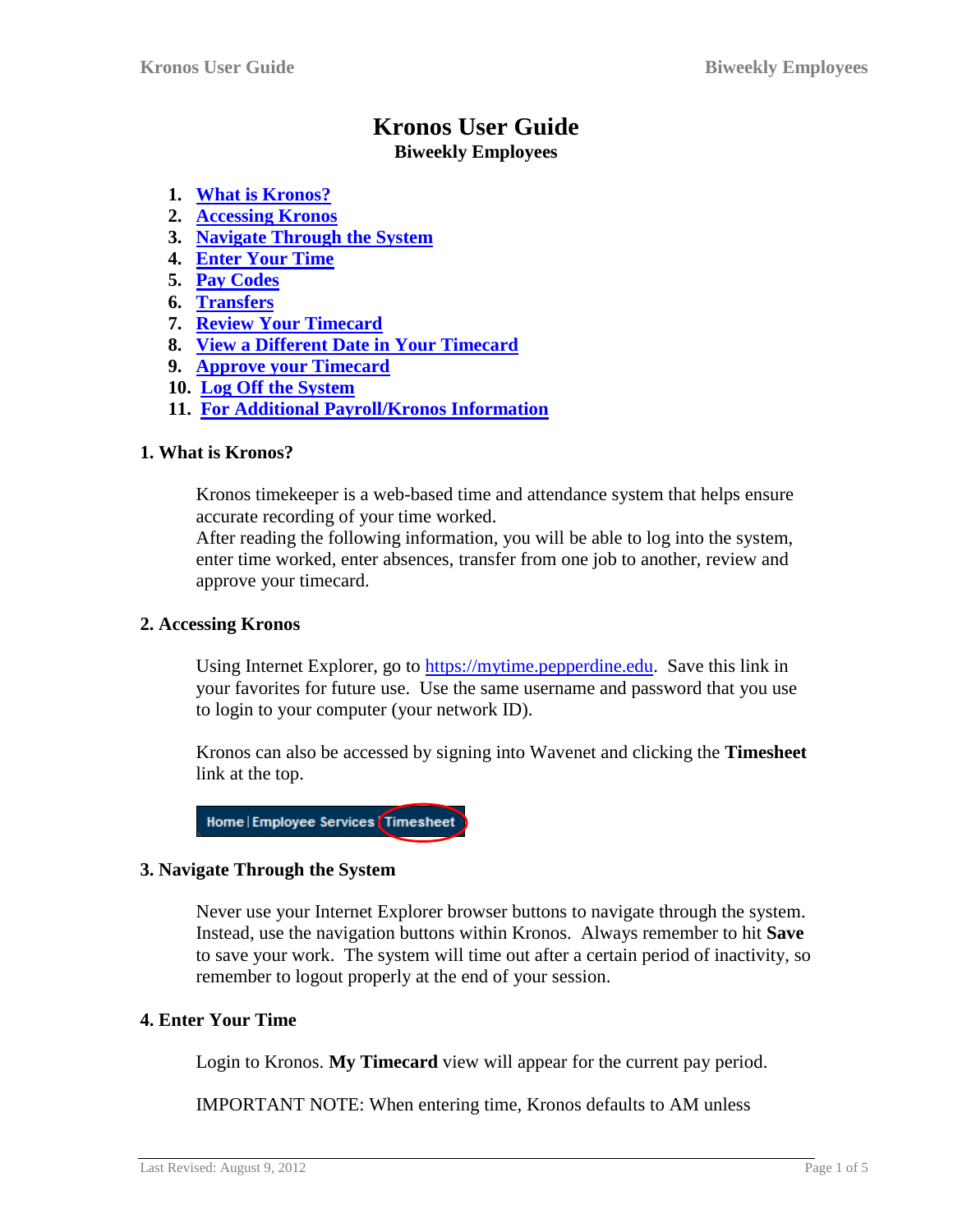otherwise specified except for the time range of 12 Noon to 12:59. This time range is always considered PM. To type 5:00PM, you could either enter military time  $(17)$  or type in "5p."

**For a "normal" 40 hour work week**, simply complete the 4 columns indicated below (In/Out/In/Out).

| Loaded: 1:23PM<br>Time Period   Current Pay Period                                   |                                                    |          |        |        |          |                                |         |          |                               |       |       |         |
|--------------------------------------------------------------------------------------|----------------------------------------------------|----------|--------|--------|----------|--------------------------------|---------|----------|-------------------------------|-------|-------|---------|
| Actions ▼ Punch ▼ Amount ▼ Accruals ▼ Comment ▼ Approvals ▼ Reports ▼<br><b>Save</b> |                                                    |          |        |        |          |                                |         |          |                               |       |       |         |
|                                                                                      | Date                                               | Pay Code | Amount | In.    | Transfer | Out                            | In.     | Transfer | Out                           | Shift | Daily | Cumulat |
|                                                                                      | $X$ $\overline{5}$ Mon 9/10                        |          |        | 7:57AM |          | $-12:01$ PM                    | 1:00PM  |          | $\blacktriangleright$ 5:00PM  |       |       |         |
|                                                                                      | $\boxed{\mathbf{X}}$ $\boxed{\mathbf{t}}$ Tue 9/11 |          |        | 7:59AM |          | $\blacktriangledown$   11:59AM | 12:00PM |          | $\blacktriangleright$ 5:01 PM |       |       |         |
|                                                                                      | $\boxed{\mathbf{X}}$ $\boxed{\mathbf{L}}$ Wed 9/12 |          |        | 8:00AM |          | $-12:00$ PM                    | 1:00PM  |          | $\blacktriangleright$ 5:02PM  |       |       |         |
|                                                                                      | $\boxed{\mathsf{x}}$ $\boxed{\mathsf{t}}$ Thu 9/13 |          |        | 7:59AM |          | $-12:01$ PM                    | 1:01PM  |          | $\blacktriangleright$ 5:00PM  |       |       |         |
|                                                                                      | $\boxed{X}$ $\boxed{5}$ Fri 9/14                   |          |        | 8:01PM |          | $\blacktriangledown$ 12:00PM   | 12:59PM |          | $\blacktriangleright$ 5:01PM  |       |       |         |
|                                                                                      | $\boxed{\mathsf{x}}$ $\boxed{\mathsf{t}}$ Sat 9/15 |          |        |        |          |                                |         |          |                               |       |       |         |
|                                                                                      | $X$ $\frac{1}{4}$ Sun 9/16                         |          |        |        |          |                                |         |          |                               |       |       |         |

Hit "Save" to show cumulative totals in the right column.

| Last Saved: 4:01PM<br>Time Period   Current Pay Period                        |                                                    |          |        |        |          |                               |        |          |                              |       |       |      |
|-------------------------------------------------------------------------------|----------------------------------------------------|----------|--------|--------|----------|-------------------------------|--------|----------|------------------------------|-------|-------|------|
| Save<br>Actions ▼ Punch ▼ Amount ▼ Accruals ▼ Comment ▼ Approvals ▼ Reports ▼ |                                                    |          |        |        |          |                               |        |          |                              |       |       |      |
|                                                                               | Date                                               | Pay Code | Amount | In.    | Transfer | Out                           | ln.    | Transfer | Out                          | Shift | Daily |      |
| $\boxed{2}$                                                                   | Mon 8/27                                           |          |        | 7:58AM |          | $\blacktriangleright$ 12:03PM | 1:02PM |          | $\blacktriangleright$ 5:00PM | 8.0   | 8.0   | 8.0  |
|                                                                               | 区 5 Tue 8/28                                       |          |        | 7:57AM |          | $-12:00$ PM                   | 1:01PM |          | $\blacktriangleright$ 5:01PM | (8.0) | 8.0   | 16.0 |
|                                                                               | $\boxed{\mathbf{X}}$ $\boxed{\mathbf{t}}$ Wed 8/29 |          |        | 7:59AM |          | $-$ 11:59AM                   | 1:00PM |          | $\blacktriangleright$ 5:00PM | 8.0   | 8.0   | 24.0 |
|                                                                               | $\boxed{\mathbf{X}}$ $\boxed{\mathbf{L}}$ Thu 8/30 |          |        | 7:57AM |          | $-12.01$ PM                   | 1:01PM |          | $\blacktriangleright$ 5:01PM | 8.0   | 8.0   | 32.0 |
|                                                                               | $X$ $5$ Fri 8/31                                   |          |        | 8:00AM |          | $-$ 12:15PM                   | 1:15PM |          | $\blacktriangledown$ 5:00PM  | 8.0   | 8.0   | 40.0 |
|                                                                               | $\boxed{\mathbf{X}}$ $\boxed{\mathbf{t}}$ Sat 9/01 |          |        |        |          |                               |        |          |                              |       |       | 40.0 |
|                                                                               | 区 5 Sun 9/02                                       |          |        |        |          |                               |        |          |                              |       |       | 40.0 |

#### <span id="page-1-0"></span>**5. Pay Codes - If you need to add a Pay Code to show time away from work:**

Example: If you took 4 hours of vacation on Wednesday, you would take the following steps in Kronos:

 $\overline{[X]}$  $\overline{[E]}$  Wed 9/12 Click the "Insert Row" icon next to Wednesday.

In the new row that appears, select the appropriate **Pay Code** from the drop-down selection, then enter the # of hours for that pay code in the **Amount** column. Hit **Save** for the cumulative total to populate. The red box will alert you that an exception to regular time took place. Allow your mouse pointer to hover over the red box to display a message.

|                           | Last Saved: 1:51PM<br>Time Period   9/10/2012 - 9/23/2012, Range of Dates ▼      |                       |                          |         |                          |                              |         |                          |                               |       |       |       |  |
|---------------------------|----------------------------------------------------------------------------------|-----------------------|--------------------------|---------|--------------------------|------------------------------|---------|--------------------------|-------------------------------|-------|-------|-------|--|
|                           | Actions ▼ Punch ▼ Amount ▼ Accruals ▼ Comment ▼ Approvals ▼ Reports ▼<br>Save    |                       |                          |         |                          |                              |         |                          |                               |       |       |       |  |
|                           | Date                                                                             | Pay Code              | Amount                   | In.     | Transfer                 | Out                          | $\ln$   | Transfer                 | Out                           | Shift | Daily | Cumul |  |
| $\boxed{\mathbf{x}}$<br>国 | Mon 9/10                                                                         |                       |                          | 7:57AM  |                          | $-1201$ PM                   | 1:00PM  | $\overline{\phantom{0}}$ | 5:00PM                        | 8.0   | 8.0   | 8.0   |  |
|                           | $\boxed{\mathbf{X}}$ $\boxed{\mathbf{t}}$ Tue 9/11                               |                       |                          | 7:59AM  |                          | $\blacktriangledown$ 11:59AM | 12:59PM |                          | $\blacktriangleright$ 5:01 PM | 8.0   | 8.0   | 16.0  |  |
|                           | $\boxed{\mathsf{x}}$ $\boxed{\mathsf{t}}$ Wed 9/12                               | Vacation              | $\blacktriangledown$ 4.0 |         | $\mathbf{r}$             |                              |         |                          |                               |       |       |       |  |
|                           | $\begin{array}{ c c c }\n\hline\nX & \downarrow \\ \hline\n\end{array}$ Wed 9/12 |                       |                          | 8:00AM  |                          | $- 11:59AM$                  |         |                          |                               | 4.0   | 8.0   | 24.0  |  |
|                           | $X$ $\frac{1}{2}$ Thu 9/13                                                       |                       |                          | 7:59AM  |                          | $-12:01$ PM                  | 1:01PM  |                          | $-$ 5:00PM                    | 8.0   | 8.0   | 32.0  |  |
|                           | 区 5 Fri 9/14                                                                     |                       |                          | 8:01 AM |                          | $-1:00PM$                    | 2:01PM  |                          | $-14:59PM$                    | 8.0   | 8.0   | 40.0  |  |
|                           | $X$ $\overline{L}$ Sat 9/15                                                      |                       |                          |         | $\check{}$               |                              |         |                          |                               |       |       | 40.0  |  |
|                           | $\boxed{\mathbf{X}}$ $\boxed{\mathbf{t}}$ Sun 9/16                               | $\tilde{\phantom{a}}$ |                          |         | $\overline{\phantom{a}}$ |                              |         | $\cdot$                  |                               |       |       | 40.0  |  |

Note: When entering Pay Codes and the corresponding Amount of time in the next column, you cannot also have actual time (time in or time out) captured on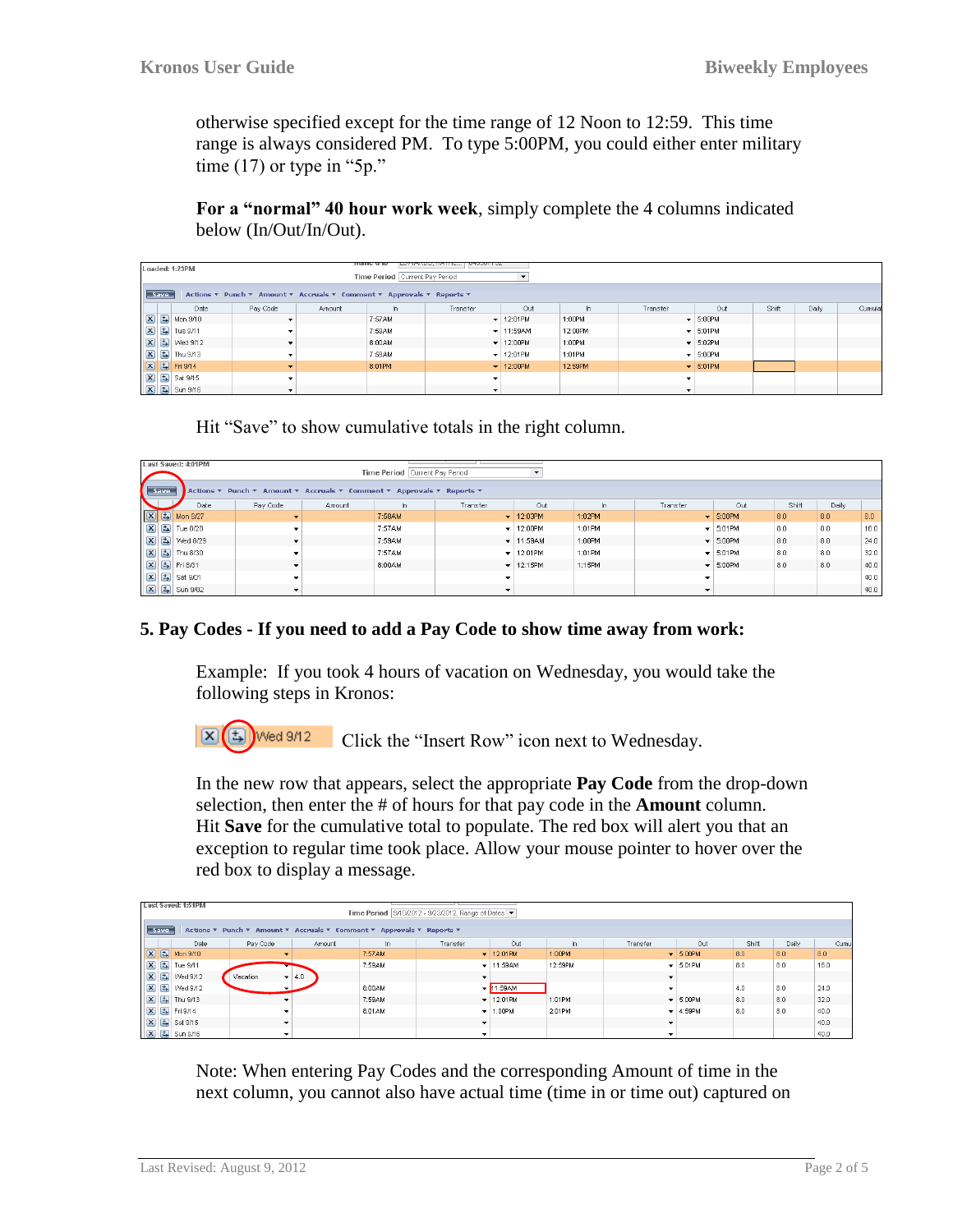the same row of data. The Pay Code and Amount must always be on a separate line than the punched time.

If you need to delete data from a row:

 $(\mathbf{x})$   $\mathbf{E}$   $\mathbf{F}$   $\mathbf{F}$   $\mathbf{F}$  and  $\mathbf{S}$  Select the "X" button next to the row of data you want to delete. Verify you want to erase the entire line of data via the dialog box. When you hit **YES** the entire row will disappear. Save your work.

#### <span id="page-2-0"></span>**6. Transfers - If you work more than one job on campus:**

Transfer codes are used to distinguish between multiple jobs. You must clock out of one job before transferring to another job.

You will need to select the correct job from the **Transfer** drop-down list for your secondary job.

If the job doesn't appear in the list, click on Search to select it.



In the Select Transfer window that opens, the jobs/accounts are listed.

| <b>Select Transfer</b>  |                                                                                                                                                                                                                 |  |  |  |  |  |  |
|-------------------------|-----------------------------------------------------------------------------------------------------------------------------------------------------------------------------------------------------------------|--|--|--|--|--|--|
| Job                     |                                                                                                                                                                                                                 |  |  |  |  |  |  |
| *As of date   7/16/2012 | Go To                                                                                                                                                                                                           |  |  |  |  |  |  |
|                         | PEP 12/21/2006 - Forever<br>户- 10370   7/13/2007 - Forever<br>□ STN 10/15/2010 - Forever<br>户 0719 10/15/2010 - Forever<br>$\vert$ $\checkmark$ 011768357 8/05/2011 - Forever<br>⊞- 10375  12/22/2006 - Forever |  |  |  |  |  |  |

Click the plus sign  $(+)$  next to each applicable sequence (pep/dept #/pay group/job code/ID #) in the hierarchy until you locate your ID number with a blank box next to it. Click in the box to select it, click **OK** and save your work.

**Note: Employees with multiple jobs worked on the same day need to enter a transfer for each job.**

#### <span id="page-2-1"></span>**7. Review Your Timecard**

In **My Timecard**, select the **Current Pay Period** from the Time Period dropdown list.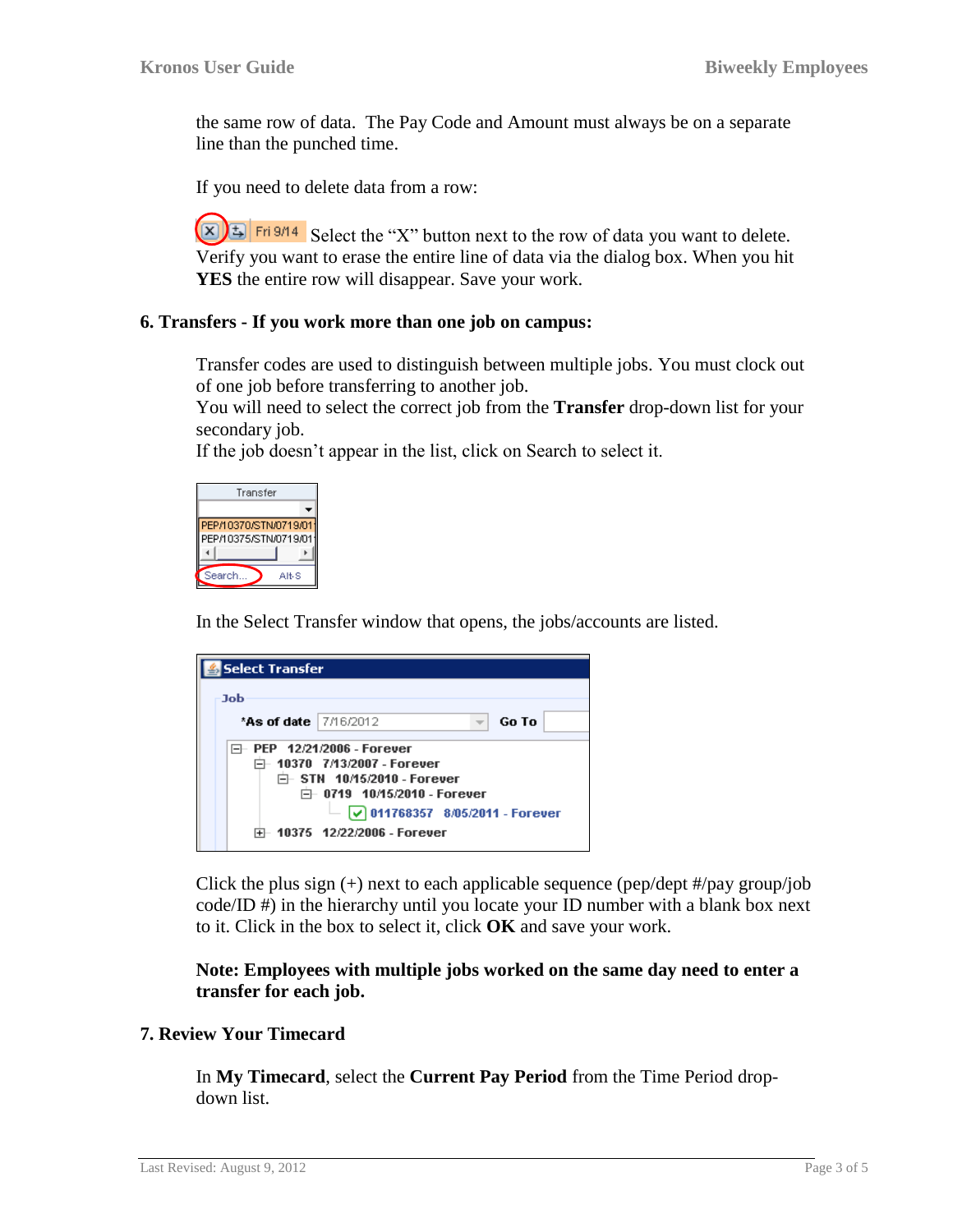| Name & ID |                                  |  |
|-----------|----------------------------------|--|
|           | Time Period   Current Pay Period |  |

Review your timecard regularly to ensure that your time is recorded accurately. If you notice errors, contact your supervisor immediately.

#### <span id="page-3-0"></span>**8. View a Different Date in Your Timecard**

You can change your timecard date selection by clicking the drop-down next to **Time Period** and selecting a different time period. You can select a specific range by selecting the last option **Range of Dates**.

| Name & ID               |                                       |  |
|-------------------------|---------------------------------------|--|
| Time Period   Yesterday |                                       |  |
|                         | Previous Pay Period                   |  |
| orovals                 | Re Current Pay Period                 |  |
|                         | Next Pay Period                       |  |
|                         | Today                                 |  |
|                         | Yesterday                             |  |
|                         | Week to Date                          |  |
|                         | Last Week                             |  |
|                         | 7/24/2012, Specific Date              |  |
|                         | 7/24/2012 - 7/24/2012, Range of Dates |  |

### <span id="page-3-1"></span>**9. Approve Your Timecard**

In **My Timecard**, make sure you are in the correct **Time Period**. Click on the **Approvals** link located at the top of the timecard and select **Approve**.

|                     | Save |          |  |          | Actions ▼ Punch ▼ Amount ▼ Accruals ▼ Approvals |                 | Reports |
|---------------------|------|----------|--|----------|-------------------------------------------------|-----------------|---------|
|                     |      | Date     |  | Pay Code |                                                 | Amour Approve   |         |
| $\sqrt{\mathbf{x}}$ | 뇌    | Mon 8/13 |  |          |                                                 | Remove Approval |         |

The deadline for approving timecards is Monday at 10 A.M. following the pay period end date. If you are accessing your timecard on Monday, you will need to select **Previous Pay Period** from the **Time Period** drop down list.

#### <span id="page-3-2"></span>**10. Log Off the System**

Always remember to hit the **Log Off** utility link, and then completely close out of your Internet Explorer browser window. It is important to open a brand new Internet Explorer browser prior to your next login to Kronos.